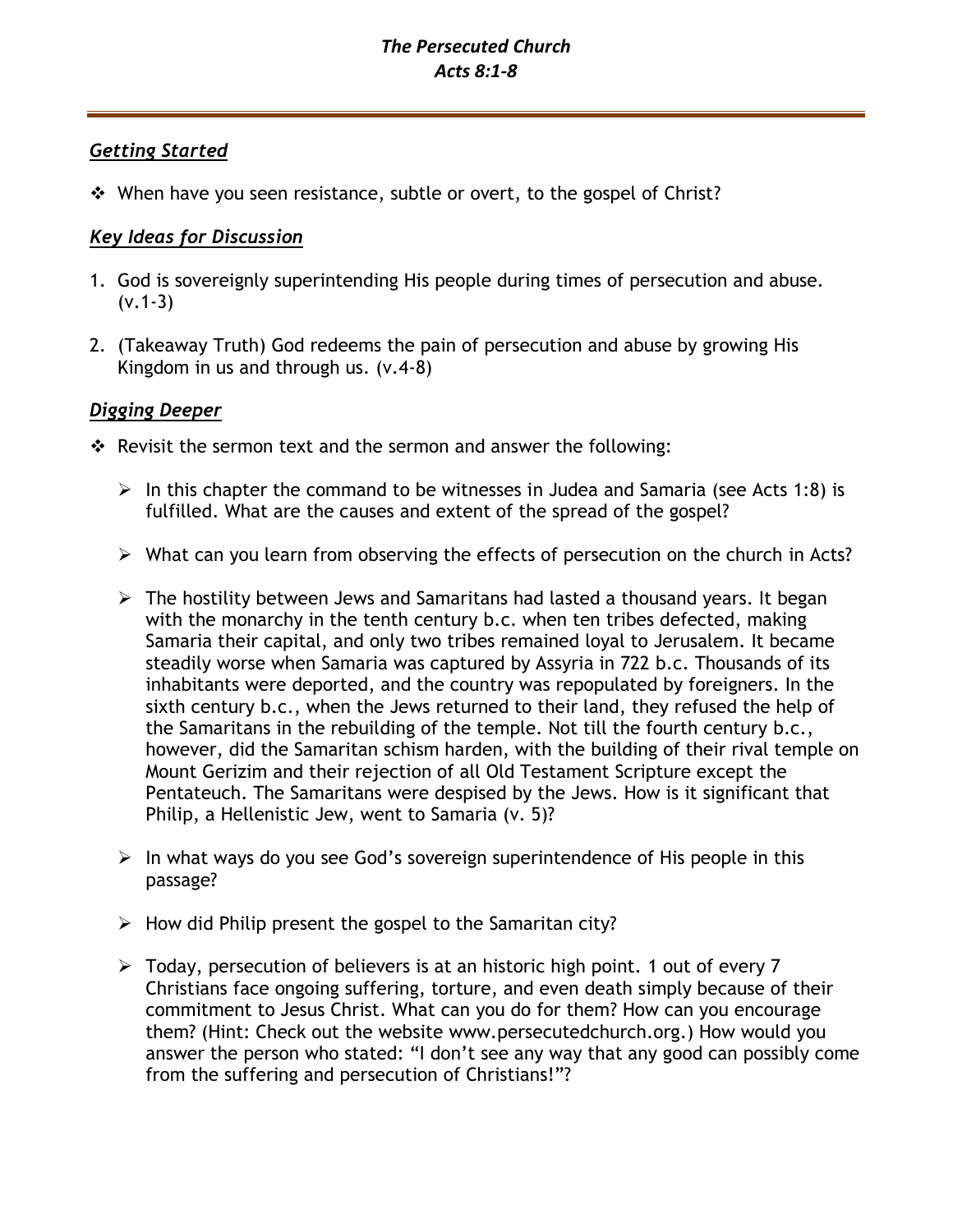# *Apply It!*

- ❖ Who is suffering persecution for the gospel that you could be praying for?
- ❖ When people oppose you for your faith do you become more bold or timid? Why?
- ❖ Do you think the day will come when Christians in this country will be persecuted on a wider scale than the current day? Why or why not?

# *Think About It!*

*Now I begin to be a disciple of Christ. I care for nothing, of visible or invisible things, so that I may but win Christ. Let fire and the cross, let the companies of wild beasts, let breaking of bones and tearing of limbs, let the grinding of the whole body, and all the malice of the devil, come upon me; be it so, only may I win Jesus Christ." (Ignatius, Apostolic Father in a letter as he traveled to Rome to be Martyred)*

Note from Pastor Jerry: For this year's CG questions, group resources and Bible studies from John Stott (Acts Seeing the Spirit at Work), John MacArthur (MacArthur Bible Studies: Acts), Jack Hayford (Kingdom Power) and Max Lucado (Life Lessons from the Book of Acts) are used in addition to original material.